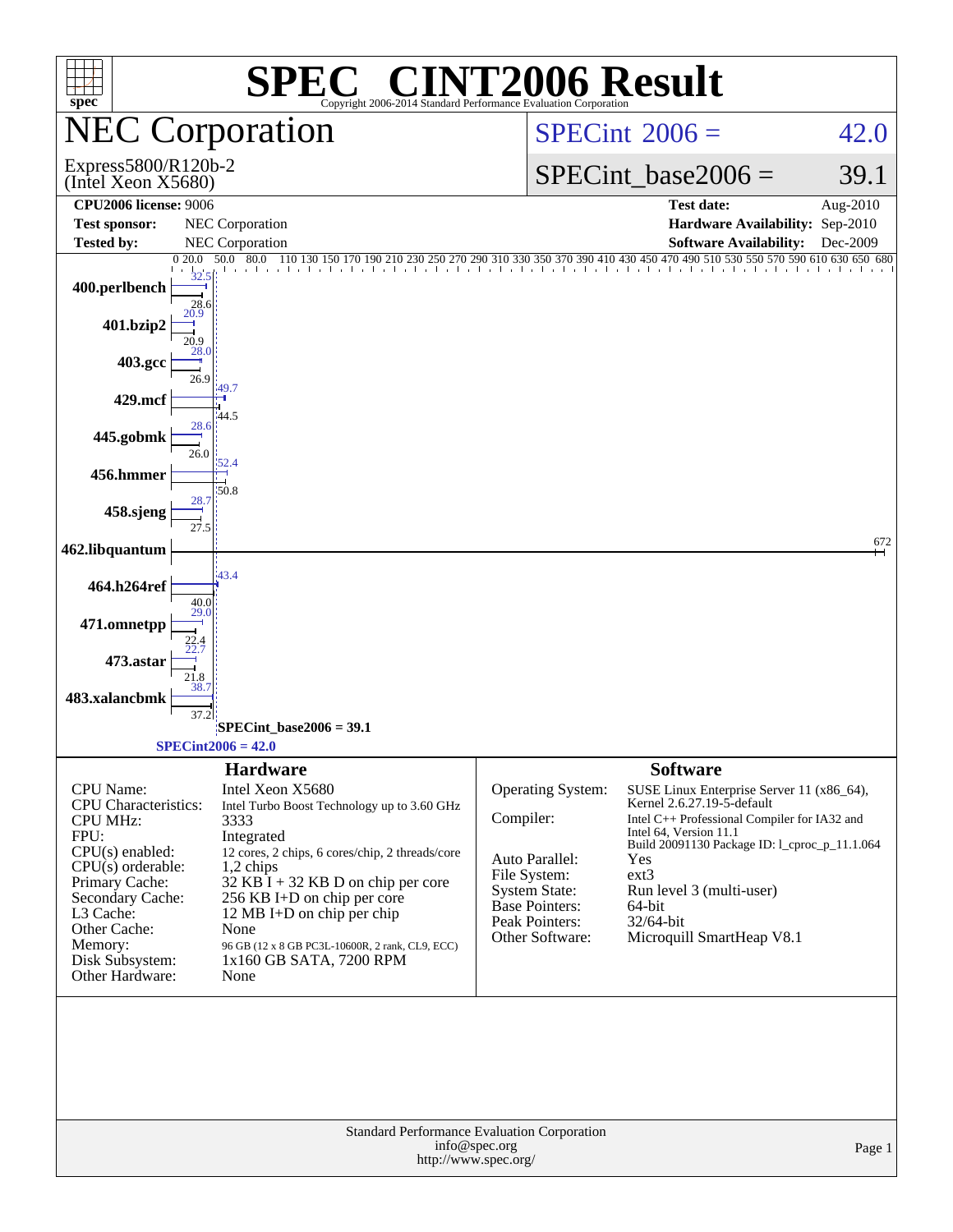

# NEC Corporation

(Intel Xeon X5680) Express5800/R120b-2  $SPECint2006 = 42.0$  $SPECint2006 = 42.0$ 

# SPECint base2006 =  $39.1$

**[CPU2006 license:](http://www.spec.org/auto/cpu2006/Docs/result-fields.html#CPU2006license)** 9006 **[Test date:](http://www.spec.org/auto/cpu2006/Docs/result-fields.html#Testdate)** Aug-2010 **[Test sponsor:](http://www.spec.org/auto/cpu2006/Docs/result-fields.html#Testsponsor)** NEC Corporation **NEC Corporation [Hardware Availability:](http://www.spec.org/auto/cpu2006/Docs/result-fields.html#HardwareAvailability)** Sep-2010 **[Tested by:](http://www.spec.org/auto/cpu2006/Docs/result-fields.html#Testedby)** NEC Corporation **[Software Availability:](http://www.spec.org/auto/cpu2006/Docs/result-fields.html#SoftwareAvailability)** Dec-2009

#### **[Results Table](http://www.spec.org/auto/cpu2006/Docs/result-fields.html#ResultsTable)**

| <b>Base</b>    |       |                |              |                |              | <b>Peak</b>    |              |                |              |                |              |
|----------------|-------|----------------|--------------|----------------|--------------|----------------|--------------|----------------|--------------|----------------|--------------|
| <b>Seconds</b> | Ratio | <b>Seconds</b> | <b>Ratio</b> | <b>Seconds</b> | <b>Ratio</b> | <b>Seconds</b> | <b>Ratio</b> | <b>Seconds</b> | <b>Ratio</b> | <b>Seconds</b> | <b>Ratio</b> |
| 341            | 28.6  | 342            | 28.5         | 340            |              | 302            | 32.4         | 300            | <u>32.5</u>  | 300            | 32.6         |
| 466            | 20.7  | 463            | 20.9         | 460            | 21.0         | 461            | 20.9         | 463            | 20.8         | 462            | 20.9         |
| 300            | 26.8  | 299            | 26.9         | 299            | 26.9         | 281            |              | 287            | 28.0         | 298            | 27.0         |
| 205            | 44.5  | 201            | 45.3         | 206            | 44.4         | 180            | 50.7         | <b>184</b>     | <u>49.7</u>  | 186            | 49.0         |
| 402            | 26.1  | 404            | 26.0         | 403            | 26.0         | 367            | 28.6         | 367            | 28.6         | 368            | 28.5         |
| 184            | 50.8  | 183            | 50.9         | 184            | 50.8         | 178            | 52.4         | 178            | 52.3         | 178            | 52.4         |
| 440            | 27.5  | 440            | 27.5         | 440            | 27.5         | 422            | 28.7         | 422            | 28.7         | 422            | 28.6         |
| 31.2           | 663   | 30.8           | 672          | 30.8           | 672          | 31.2           | 663          | 30.8           | 672          | 30.8           | 672          |
| 554            | 40.0  | 554            | 39.9         | 553            | 40.0         | 509            | 43.5         | 511            | 43.3         | <u>509</u>     | 43.4         |
| 279            | 22.4  | 280            | 22.3         | 279            | 22.4         | 215            | 29.0         | 214            | 29.3         | 217            | 28.8         |
| 325            | 21.6  | 321            | 21.8         | 323            | 21.8         | 306            | 22.9         | <u>309</u>     | 22.7         | 310            | 22.6         |
| 185            | 37.3  | 186            | 37.1         | 185            | 37.2         | 179            |              | 175            | 39.3         | 178            | <u>38.7</u>  |
|                |       |                |              |                |              |                | 28.8         |                | 28.6<br>38.5 |                |              |

Results appear in the [order in which they were run.](http://www.spec.org/auto/cpu2006/Docs/result-fields.html#RunOrder) Bold underlined text [indicates a median measurement.](http://www.spec.org/auto/cpu2006/Docs/result-fields.html#Median)

#### **[Operating System Notes](http://www.spec.org/auto/cpu2006/Docs/result-fields.html#OperatingSystemNotes)**

'ulimit -s unlimited' was used to set the stacksize to unlimited prior to run

#### **[Platform Notes](http://www.spec.org/auto/cpu2006/Docs/result-fields.html#PlatformNotes)**

 BIOS setting: Performance/Watt: Traditional Server Class: Custom Data Reuse Optimization: Disabled Memory Voltage: Normal

#### **[General Notes](http://www.spec.org/auto/cpu2006/Docs/result-fields.html#GeneralNotes)**

 OMP\_NUM\_THREADS set to number of cores KMP\_AFFINITY set to granularity=fine,scatter The Express5800/R120b-1 and the Express5800/R120b-2 models are electronically equivalent. The results have been measured on the Express5800/R120b-1 model.

# **[Base Compiler Invocation](http://www.spec.org/auto/cpu2006/Docs/result-fields.html#BaseCompilerInvocation)**

[C benchmarks](http://www.spec.org/auto/cpu2006/Docs/result-fields.html#Cbenchmarks):  $inc - m64$ 

[C++ benchmarks:](http://www.spec.org/auto/cpu2006/Docs/result-fields.html#CXXbenchmarks) [icpc -m64](http://www.spec.org/cpu2006/results/res2010q3/cpu2006-20100910-13168.flags.html#user_CXXbase_intel_icpc_64bit_fc66a5337ce925472a5c54ad6a0de310)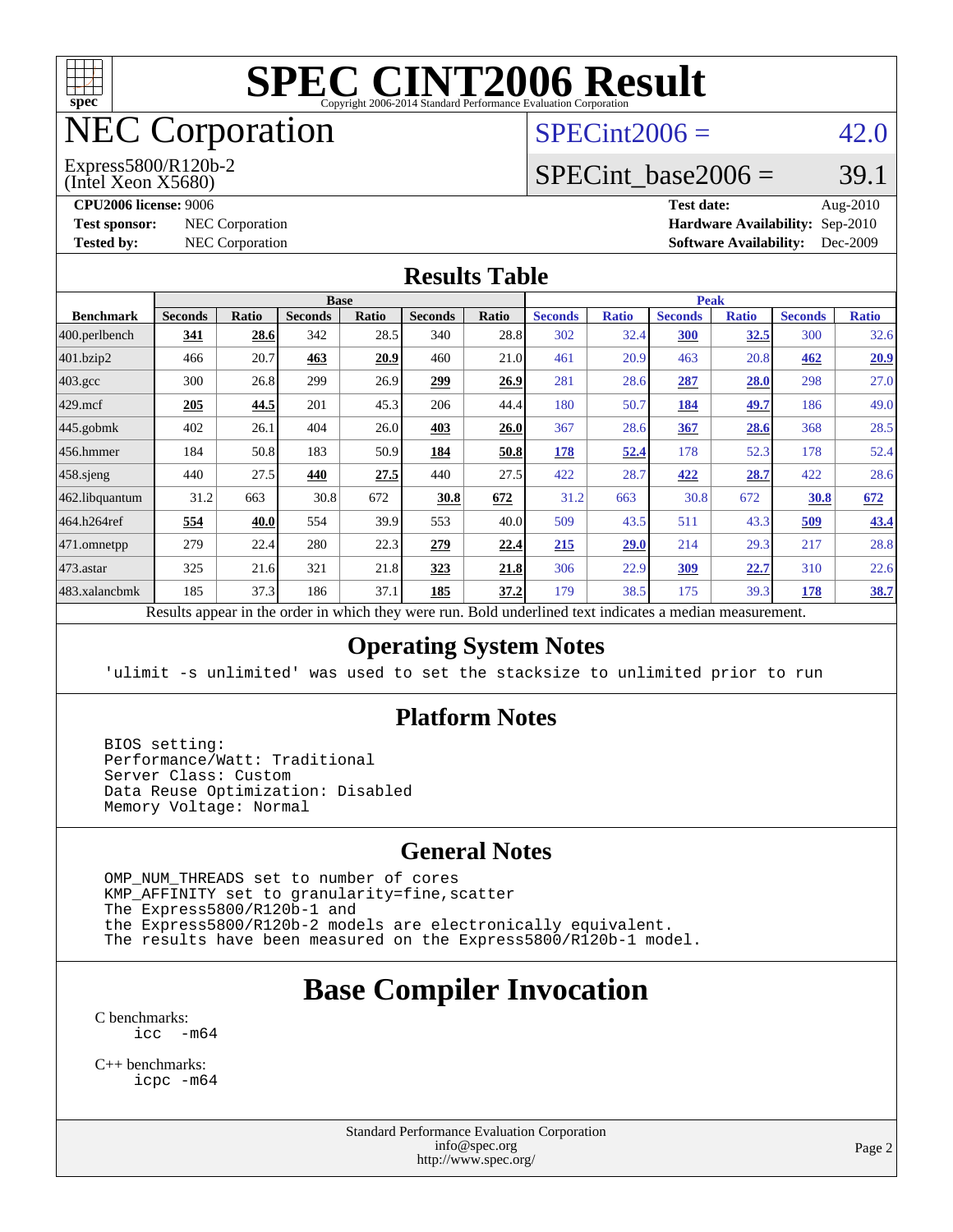

**EC Corporation** 

(Intel Xeon X5680) Express5800/R120b-2  $SPECint2006 = 42.0$  $SPECint2006 = 42.0$ 

SPECint base2006 =  $39.1$ 

| <b>Test sponsor:</b> | <b>NEC</b> Corporation |
|----------------------|------------------------|
| Tested by:           | <b>NEC</b> Corporation |

**[CPU2006 license:](http://www.spec.org/auto/cpu2006/Docs/result-fields.html#CPU2006license)** 9006 **[Test date:](http://www.spec.org/auto/cpu2006/Docs/result-fields.html#Testdate)** Aug-2010 **[Hardware Availability:](http://www.spec.org/auto/cpu2006/Docs/result-fields.html#HardwareAvailability)** Sep-2010 **[Software Availability:](http://www.spec.org/auto/cpu2006/Docs/result-fields.html#SoftwareAvailability)** Dec-2009

### **[Base Portability Flags](http://www.spec.org/auto/cpu2006/Docs/result-fields.html#BasePortabilityFlags)**

 400.perlbench: [-DSPEC\\_CPU\\_LP64](http://www.spec.org/cpu2006/results/res2010q3/cpu2006-20100910-13168.flags.html#b400.perlbench_basePORTABILITY_DSPEC_CPU_LP64) [-DSPEC\\_CPU\\_LINUX\\_X64](http://www.spec.org/cpu2006/results/res2010q3/cpu2006-20100910-13168.flags.html#b400.perlbench_baseCPORTABILITY_DSPEC_CPU_LINUX_X64) 401.bzip2: [-DSPEC\\_CPU\\_LP64](http://www.spec.org/cpu2006/results/res2010q3/cpu2006-20100910-13168.flags.html#suite_basePORTABILITY401_bzip2_DSPEC_CPU_LP64) 403.gcc: [-DSPEC\\_CPU\\_LP64](http://www.spec.org/cpu2006/results/res2010q3/cpu2006-20100910-13168.flags.html#suite_basePORTABILITY403_gcc_DSPEC_CPU_LP64) 429.mcf: [-DSPEC\\_CPU\\_LP64](http://www.spec.org/cpu2006/results/res2010q3/cpu2006-20100910-13168.flags.html#suite_basePORTABILITY429_mcf_DSPEC_CPU_LP64) 445.gobmk: [-DSPEC\\_CPU\\_LP64](http://www.spec.org/cpu2006/results/res2010q3/cpu2006-20100910-13168.flags.html#suite_basePORTABILITY445_gobmk_DSPEC_CPU_LP64) 456.hmmer: [-DSPEC\\_CPU\\_LP64](http://www.spec.org/cpu2006/results/res2010q3/cpu2006-20100910-13168.flags.html#suite_basePORTABILITY456_hmmer_DSPEC_CPU_LP64) 458.sjeng: [-DSPEC\\_CPU\\_LP64](http://www.spec.org/cpu2006/results/res2010q3/cpu2006-20100910-13168.flags.html#suite_basePORTABILITY458_sjeng_DSPEC_CPU_LP64) 462.libquantum: [-DSPEC\\_CPU\\_LP64](http://www.spec.org/cpu2006/results/res2010q3/cpu2006-20100910-13168.flags.html#suite_basePORTABILITY462_libquantum_DSPEC_CPU_LP64) [-DSPEC\\_CPU\\_LINUX](http://www.spec.org/cpu2006/results/res2010q3/cpu2006-20100910-13168.flags.html#b462.libquantum_baseCPORTABILITY_DSPEC_CPU_LINUX) 464.h264ref: [-DSPEC\\_CPU\\_LP64](http://www.spec.org/cpu2006/results/res2010q3/cpu2006-20100910-13168.flags.html#suite_basePORTABILITY464_h264ref_DSPEC_CPU_LP64) 471.omnetpp: [-DSPEC\\_CPU\\_LP64](http://www.spec.org/cpu2006/results/res2010q3/cpu2006-20100910-13168.flags.html#suite_basePORTABILITY471_omnetpp_DSPEC_CPU_LP64) 473.astar: [-DSPEC\\_CPU\\_LP64](http://www.spec.org/cpu2006/results/res2010q3/cpu2006-20100910-13168.flags.html#suite_basePORTABILITY473_astar_DSPEC_CPU_LP64) 483.xalancbmk: [-DSPEC\\_CPU\\_LP64](http://www.spec.org/cpu2006/results/res2010q3/cpu2006-20100910-13168.flags.html#suite_basePORTABILITY483_xalancbmk_DSPEC_CPU_LP64) [-DSPEC\\_CPU\\_LINUX](http://www.spec.org/cpu2006/results/res2010q3/cpu2006-20100910-13168.flags.html#b483.xalancbmk_baseCXXPORTABILITY_DSPEC_CPU_LINUX)

### **[Base Optimization Flags](http://www.spec.org/auto/cpu2006/Docs/result-fields.html#BaseOptimizationFlags)**

[C benchmarks](http://www.spec.org/auto/cpu2006/Docs/result-fields.html#Cbenchmarks):

[-xSSE4.2](http://www.spec.org/cpu2006/results/res2010q3/cpu2006-20100910-13168.flags.html#user_CCbase_f-xSSE42_f91528193cf0b216347adb8b939d4107) [-ipo](http://www.spec.org/cpu2006/results/res2010q3/cpu2006-20100910-13168.flags.html#user_CCbase_f-ipo) [-O3](http://www.spec.org/cpu2006/results/res2010q3/cpu2006-20100910-13168.flags.html#user_CCbase_f-O3) [-no-prec-div](http://www.spec.org/cpu2006/results/res2010q3/cpu2006-20100910-13168.flags.html#user_CCbase_f-no-prec-div) [-static](http://www.spec.org/cpu2006/results/res2010q3/cpu2006-20100910-13168.flags.html#user_CCbase_f-static) [-parallel](http://www.spec.org/cpu2006/results/res2010q3/cpu2006-20100910-13168.flags.html#user_CCbase_f-parallel) [-opt-prefetch](http://www.spec.org/cpu2006/results/res2010q3/cpu2006-20100910-13168.flags.html#user_CCbase_f-opt-prefetch)

[C++ benchmarks:](http://www.spec.org/auto/cpu2006/Docs/result-fields.html#CXXbenchmarks)

[-xSSE4.2](http://www.spec.org/cpu2006/results/res2010q3/cpu2006-20100910-13168.flags.html#user_CXXbase_f-xSSE42_f91528193cf0b216347adb8b939d4107) [-ipo](http://www.spec.org/cpu2006/results/res2010q3/cpu2006-20100910-13168.flags.html#user_CXXbase_f-ipo) [-O3](http://www.spec.org/cpu2006/results/res2010q3/cpu2006-20100910-13168.flags.html#user_CXXbase_f-O3) [-no-prec-div](http://www.spec.org/cpu2006/results/res2010q3/cpu2006-20100910-13168.flags.html#user_CXXbase_f-no-prec-div) [-opt-prefetch](http://www.spec.org/cpu2006/results/res2010q3/cpu2006-20100910-13168.flags.html#user_CXXbase_f-opt-prefetch) [-Wl,-z,muldefs](http://www.spec.org/cpu2006/results/res2010q3/cpu2006-20100910-13168.flags.html#user_CXXbase_link_force_multiple1_74079c344b956b9658436fd1b6dd3a8a) [-L/opt/SmartHeap\\_8.1/lib64 -lsmartheap64](http://www.spec.org/cpu2006/results/res2010q3/cpu2006-20100910-13168.flags.html#user_CXXbase_SmartHeap64_7ff9c3d8ca51c2767359d6aa2f519d77)

### **[Base Other Flags](http://www.spec.org/auto/cpu2006/Docs/result-fields.html#BaseOtherFlags)**

[C benchmarks](http://www.spec.org/auto/cpu2006/Docs/result-fields.html#Cbenchmarks):

403.gcc: [-Dalloca=\\_alloca](http://www.spec.org/cpu2006/results/res2010q3/cpu2006-20100910-13168.flags.html#b403.gcc_baseEXTRA_CFLAGS_Dalloca_be3056838c12de2578596ca5467af7f3)

# **[Peak Compiler Invocation](http://www.spec.org/auto/cpu2006/Docs/result-fields.html#PeakCompilerInvocation)**

[C benchmarks \(except as noted below\)](http://www.spec.org/auto/cpu2006/Docs/result-fields.html#Cbenchmarksexceptasnotedbelow):

[icc -m64](http://www.spec.org/cpu2006/results/res2010q3/cpu2006-20100910-13168.flags.html#user_CCpeak_intel_icc_64bit_f346026e86af2a669e726fe758c88044)

400.perlbench: [icc -m32](http://www.spec.org/cpu2006/results/res2010q3/cpu2006-20100910-13168.flags.html#user_peakCCLD400_perlbench_intel_icc_32bit_a6a621f8d50482236b970c6ac5f55f93)

429.mcf: [icc -m32](http://www.spec.org/cpu2006/results/res2010q3/cpu2006-20100910-13168.flags.html#user_peakCCLD429_mcf_intel_icc_32bit_a6a621f8d50482236b970c6ac5f55f93)

445.gobmk: [icc -m32](http://www.spec.org/cpu2006/results/res2010q3/cpu2006-20100910-13168.flags.html#user_peakCCLD445_gobmk_intel_icc_32bit_a6a621f8d50482236b970c6ac5f55f93)

464.h264ref: [icc -m32](http://www.spec.org/cpu2006/results/res2010q3/cpu2006-20100910-13168.flags.html#user_peakCCLD464_h264ref_intel_icc_32bit_a6a621f8d50482236b970c6ac5f55f93)

[C++ benchmarks \(except as noted below\):](http://www.spec.org/auto/cpu2006/Docs/result-fields.html#CXXbenchmarksexceptasnotedbelow) [icpc -m32](http://www.spec.org/cpu2006/results/res2010q3/cpu2006-20100910-13168.flags.html#user_CXXpeak_intel_icpc_32bit_4e5a5ef1a53fd332b3c49e69c3330699)

Continued on next page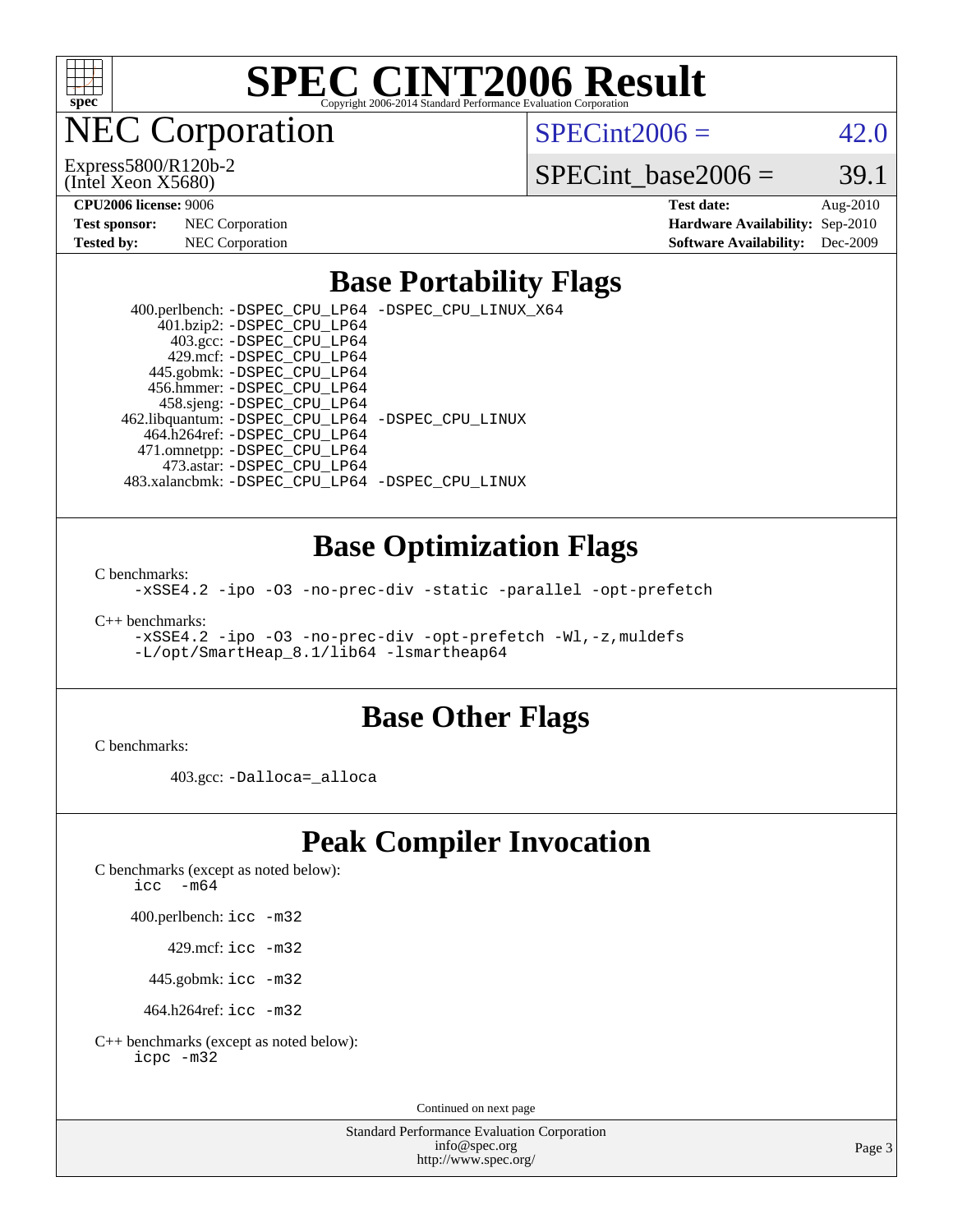

**EC Corporation** 

 $SPECint2006 = 42.0$  $SPECint2006 = 42.0$ 

(Intel Xeon X5680) Express5800/R120b-2 SPECint base2006 =  $39.1$ 

**[CPU2006 license:](http://www.spec.org/auto/cpu2006/Docs/result-fields.html#CPU2006license)** 9006 **[Test date:](http://www.spec.org/auto/cpu2006/Docs/result-fields.html#Testdate)** Aug-2010 **[Test sponsor:](http://www.spec.org/auto/cpu2006/Docs/result-fields.html#Testsponsor)** NEC Corporation **NEC Corporation [Hardware Availability:](http://www.spec.org/auto/cpu2006/Docs/result-fields.html#HardwareAvailability)** Sep-2010 **[Tested by:](http://www.spec.org/auto/cpu2006/Docs/result-fields.html#Testedby)** NEC Corporation **[Software Availability:](http://www.spec.org/auto/cpu2006/Docs/result-fields.html#SoftwareAvailability)** Dec-2009

# **[Peak Compiler Invocation \(Continued\)](http://www.spec.org/auto/cpu2006/Docs/result-fields.html#PeakCompilerInvocation)**

473.astar: [icpc -m64](http://www.spec.org/cpu2006/results/res2010q3/cpu2006-20100910-13168.flags.html#user_peakCXXLD473_astar_intel_icpc_64bit_fc66a5337ce925472a5c54ad6a0de310)

### **[Peak Portability Flags](http://www.spec.org/auto/cpu2006/Docs/result-fields.html#PeakPortabilityFlags)**

 400.perlbench: [-DSPEC\\_CPU\\_LINUX\\_IA32](http://www.spec.org/cpu2006/results/res2010q3/cpu2006-20100910-13168.flags.html#b400.perlbench_peakCPORTABILITY_DSPEC_CPU_LINUX_IA32) 401.bzip2: [-DSPEC\\_CPU\\_LP64](http://www.spec.org/cpu2006/results/res2010q3/cpu2006-20100910-13168.flags.html#suite_peakPORTABILITY401_bzip2_DSPEC_CPU_LP64)

 403.gcc: [-DSPEC\\_CPU\\_LP64](http://www.spec.org/cpu2006/results/res2010q3/cpu2006-20100910-13168.flags.html#suite_peakPORTABILITY403_gcc_DSPEC_CPU_LP64) 456.hmmer: [-DSPEC\\_CPU\\_LP64](http://www.spec.org/cpu2006/results/res2010q3/cpu2006-20100910-13168.flags.html#suite_peakPORTABILITY456_hmmer_DSPEC_CPU_LP64) 458.sjeng: [-DSPEC\\_CPU\\_LP64](http://www.spec.org/cpu2006/results/res2010q3/cpu2006-20100910-13168.flags.html#suite_peakPORTABILITY458_sjeng_DSPEC_CPU_LP64) 462.libquantum: [-DSPEC\\_CPU\\_LP64](http://www.spec.org/cpu2006/results/res2010q3/cpu2006-20100910-13168.flags.html#suite_peakPORTABILITY462_libquantum_DSPEC_CPU_LP64) [-DSPEC\\_CPU\\_LINUX](http://www.spec.org/cpu2006/results/res2010q3/cpu2006-20100910-13168.flags.html#b462.libquantum_peakCPORTABILITY_DSPEC_CPU_LINUX) 473.astar: [-DSPEC\\_CPU\\_LP64](http://www.spec.org/cpu2006/results/res2010q3/cpu2006-20100910-13168.flags.html#suite_peakPORTABILITY473_astar_DSPEC_CPU_LP64) 483.xalancbmk: [-DSPEC\\_CPU\\_LINUX](http://www.spec.org/cpu2006/results/res2010q3/cpu2006-20100910-13168.flags.html#b483.xalancbmk_peakCXXPORTABILITY_DSPEC_CPU_LINUX)

# **[Peak Optimization Flags](http://www.spec.org/auto/cpu2006/Docs/result-fields.html#PeakOptimizationFlags)**

[C benchmarks](http://www.spec.org/auto/cpu2006/Docs/result-fields.html#Cbenchmarks):

 400.perlbench: [-xSSE4.2](http://www.spec.org/cpu2006/results/res2010q3/cpu2006-20100910-13168.flags.html#user_peakPASS2_CFLAGSPASS2_LDCFLAGS400_perlbench_f-xSSE42_f91528193cf0b216347adb8b939d4107)(pass 2) [-prof-gen](http://www.spec.org/cpu2006/results/res2010q3/cpu2006-20100910-13168.flags.html#user_peakPASS1_CFLAGSPASS1_LDCFLAGS400_perlbench_prof_gen_e43856698f6ca7b7e442dfd80e94a8fc)(pass 1) [-ipo](http://www.spec.org/cpu2006/results/res2010q3/cpu2006-20100910-13168.flags.html#user_peakPASS2_CFLAGSPASS2_LDCFLAGS400_perlbench_f-ipo)(pass 2) [-O3](http://www.spec.org/cpu2006/results/res2010q3/cpu2006-20100910-13168.flags.html#user_peakPASS2_CFLAGSPASS2_LDCFLAGS400_perlbench_f-O3)(pass 2) [-no-prec-div](http://www.spec.org/cpu2006/results/res2010q3/cpu2006-20100910-13168.flags.html#user_peakPASS2_CFLAGSPASS2_LDCFLAGS400_perlbench_f-no-prec-div)(pass 2) [-static](http://www.spec.org/cpu2006/results/res2010q3/cpu2006-20100910-13168.flags.html#user_peakPASS2_CFLAGSPASS2_LDCFLAGS400_perlbench_f-static)(pass 2) [-prof-use](http://www.spec.org/cpu2006/results/res2010q3/cpu2006-20100910-13168.flags.html#user_peakPASS2_CFLAGSPASS2_LDCFLAGS400_perlbench_prof_use_bccf7792157ff70d64e32fe3e1250b55)(pass 2) [-ansi-alias](http://www.spec.org/cpu2006/results/res2010q3/cpu2006-20100910-13168.flags.html#user_peakCOPTIMIZE400_perlbench_f-ansi-alias) [-opt-prefetch](http://www.spec.org/cpu2006/results/res2010q3/cpu2006-20100910-13168.flags.html#user_peakCOPTIMIZE400_perlbench_f-opt-prefetch) 401.bzip2: [-xSSE4.2](http://www.spec.org/cpu2006/results/res2010q3/cpu2006-20100910-13168.flags.html#user_peakPASS2_CFLAGSPASS2_LDCFLAGS401_bzip2_f-xSSE42_f91528193cf0b216347adb8b939d4107)(pass 2) [-prof-gen](http://www.spec.org/cpu2006/results/res2010q3/cpu2006-20100910-13168.flags.html#user_peakPASS1_CFLAGSPASS1_LDCFLAGS401_bzip2_prof_gen_e43856698f6ca7b7e442dfd80e94a8fc)(pass 1) [-ipo](http://www.spec.org/cpu2006/results/res2010q3/cpu2006-20100910-13168.flags.html#user_peakPASS2_CFLAGSPASS2_LDCFLAGS401_bzip2_f-ipo)(pass 2) [-O3](http://www.spec.org/cpu2006/results/res2010q3/cpu2006-20100910-13168.flags.html#user_peakPASS2_CFLAGSPASS2_LDCFLAGS401_bzip2_f-O3)(pass 2) [-no-prec-div](http://www.spec.org/cpu2006/results/res2010q3/cpu2006-20100910-13168.flags.html#user_peakCOPTIMIZEPASS2_CFLAGSPASS2_LDCFLAGS401_bzip2_f-no-prec-div) [-static](http://www.spec.org/cpu2006/results/res2010q3/cpu2006-20100910-13168.flags.html#user_peakPASS2_CFLAGSPASS2_LDCFLAGS401_bzip2_f-static)(pass 2) [-prof-use](http://www.spec.org/cpu2006/results/res2010q3/cpu2006-20100910-13168.flags.html#user_peakPASS2_CFLAGSPASS2_LDCFLAGS401_bzip2_prof_use_bccf7792157ff70d64e32fe3e1250b55)(pass 2) [-auto-ilp32](http://www.spec.org/cpu2006/results/res2010q3/cpu2006-20100910-13168.flags.html#user_peakCOPTIMIZE401_bzip2_f-auto-ilp32) [-opt-prefetch](http://www.spec.org/cpu2006/results/res2010q3/cpu2006-20100910-13168.flags.html#user_peakCOPTIMIZE401_bzip2_f-opt-prefetch) [-ansi-alias](http://www.spec.org/cpu2006/results/res2010q3/cpu2006-20100910-13168.flags.html#user_peakCOPTIMIZE401_bzip2_f-ansi-alias) 403.gcc: [-xSSE4.2](http://www.spec.org/cpu2006/results/res2010q3/cpu2006-20100910-13168.flags.html#user_peakCOPTIMIZE403_gcc_f-xSSE42_f91528193cf0b216347adb8b939d4107) [-ipo](http://www.spec.org/cpu2006/results/res2010q3/cpu2006-20100910-13168.flags.html#user_peakCOPTIMIZE403_gcc_f-ipo) [-O3](http://www.spec.org/cpu2006/results/res2010q3/cpu2006-20100910-13168.flags.html#user_peakCOPTIMIZE403_gcc_f-O3) [-no-prec-div](http://www.spec.org/cpu2006/results/res2010q3/cpu2006-20100910-13168.flags.html#user_peakCOPTIMIZE403_gcc_f-no-prec-div) [-static](http://www.spec.org/cpu2006/results/res2010q3/cpu2006-20100910-13168.flags.html#user_peakCOPTIMIZE403_gcc_f-static) [-inline-calloc](http://www.spec.org/cpu2006/results/res2010q3/cpu2006-20100910-13168.flags.html#user_peakCOPTIMIZE403_gcc_f-inline-calloc) [-opt-malloc-options=3](http://www.spec.org/cpu2006/results/res2010q3/cpu2006-20100910-13168.flags.html#user_peakCOPTIMIZE403_gcc_f-opt-malloc-options_13ab9b803cf986b4ee62f0a5998c2238) [-auto-ilp32](http://www.spec.org/cpu2006/results/res2010q3/cpu2006-20100910-13168.flags.html#user_peakCOPTIMIZE403_gcc_f-auto-ilp32) 429.mcf: [-xSSE4.2](http://www.spec.org/cpu2006/results/res2010q3/cpu2006-20100910-13168.flags.html#user_peakCOPTIMIZE429_mcf_f-xSSE42_f91528193cf0b216347adb8b939d4107) [-ipo](http://www.spec.org/cpu2006/results/res2010q3/cpu2006-20100910-13168.flags.html#user_peakCOPTIMIZE429_mcf_f-ipo) [-O3](http://www.spec.org/cpu2006/results/res2010q3/cpu2006-20100910-13168.flags.html#user_peakCOPTIMIZE429_mcf_f-O3) [-no-prec-div](http://www.spec.org/cpu2006/results/res2010q3/cpu2006-20100910-13168.flags.html#user_peakCOPTIMIZE429_mcf_f-no-prec-div) [-static](http://www.spec.org/cpu2006/results/res2010q3/cpu2006-20100910-13168.flags.html#user_peakCOPTIMIZE429_mcf_f-static) [-opt-prefetch](http://www.spec.org/cpu2006/results/res2010q3/cpu2006-20100910-13168.flags.html#user_peakCOPTIMIZE429_mcf_f-opt-prefetch) 445.gobmk: [-xSSE4.2](http://www.spec.org/cpu2006/results/res2010q3/cpu2006-20100910-13168.flags.html#user_peakPASS2_CFLAGSPASS2_LDCFLAGS445_gobmk_f-xSSE42_f91528193cf0b216347adb8b939d4107)(pass 2) [-prof-gen](http://www.spec.org/cpu2006/results/res2010q3/cpu2006-20100910-13168.flags.html#user_peakPASS1_CFLAGSPASS1_LDCFLAGS445_gobmk_prof_gen_e43856698f6ca7b7e442dfd80e94a8fc)(pass 1) [-prof-use](http://www.spec.org/cpu2006/results/res2010q3/cpu2006-20100910-13168.flags.html#user_peakPASS2_CFLAGSPASS2_LDCFLAGS445_gobmk_prof_use_bccf7792157ff70d64e32fe3e1250b55)(pass 2) [-O2](http://www.spec.org/cpu2006/results/res2010q3/cpu2006-20100910-13168.flags.html#user_peakCOPTIMIZE445_gobmk_f-O2) [-ipo](http://www.spec.org/cpu2006/results/res2010q3/cpu2006-20100910-13168.flags.html#user_peakCOPTIMIZE445_gobmk_f-ipo) [-no-prec-div](http://www.spec.org/cpu2006/results/res2010q3/cpu2006-20100910-13168.flags.html#user_peakCOPTIMIZE445_gobmk_f-no-prec-div) [-ansi-alias](http://www.spec.org/cpu2006/results/res2010q3/cpu2006-20100910-13168.flags.html#user_peakCOPTIMIZE445_gobmk_f-ansi-alias) 456.hmmer: [-xSSE4.2](http://www.spec.org/cpu2006/results/res2010q3/cpu2006-20100910-13168.flags.html#user_peakCOPTIMIZE456_hmmer_f-xSSE42_f91528193cf0b216347adb8b939d4107) [-ipo](http://www.spec.org/cpu2006/results/res2010q3/cpu2006-20100910-13168.flags.html#user_peakCOPTIMIZE456_hmmer_f-ipo) [-O3](http://www.spec.org/cpu2006/results/res2010q3/cpu2006-20100910-13168.flags.html#user_peakCOPTIMIZE456_hmmer_f-O3) [-no-prec-div](http://www.spec.org/cpu2006/results/res2010q3/cpu2006-20100910-13168.flags.html#user_peakCOPTIMIZE456_hmmer_f-no-prec-div) [-static](http://www.spec.org/cpu2006/results/res2010q3/cpu2006-20100910-13168.flags.html#user_peakCOPTIMIZE456_hmmer_f-static) [-unroll2](http://www.spec.org/cpu2006/results/res2010q3/cpu2006-20100910-13168.flags.html#user_peakCOPTIMIZE456_hmmer_f-unroll_784dae83bebfb236979b41d2422d7ec2) [-ansi-alias](http://www.spec.org/cpu2006/results/res2010q3/cpu2006-20100910-13168.flags.html#user_peakCOPTIMIZE456_hmmer_f-ansi-alias) [-auto-ilp32](http://www.spec.org/cpu2006/results/res2010q3/cpu2006-20100910-13168.flags.html#user_peakCOPTIMIZE456_hmmer_f-auto-ilp32) 458.sjeng: [-xSSE4.2](http://www.spec.org/cpu2006/results/res2010q3/cpu2006-20100910-13168.flags.html#user_peakPASS2_CFLAGSPASS2_LDCFLAGS458_sjeng_f-xSSE42_f91528193cf0b216347adb8b939d4107)(pass 2) [-prof-gen](http://www.spec.org/cpu2006/results/res2010q3/cpu2006-20100910-13168.flags.html#user_peakPASS1_CFLAGSPASS1_LDCFLAGS458_sjeng_prof_gen_e43856698f6ca7b7e442dfd80e94a8fc)(pass 1) [-ipo](http://www.spec.org/cpu2006/results/res2010q3/cpu2006-20100910-13168.flags.html#user_peakPASS2_CFLAGSPASS2_LDCFLAGS458_sjeng_f-ipo)(pass 2) [-O3](http://www.spec.org/cpu2006/results/res2010q3/cpu2006-20100910-13168.flags.html#user_peakPASS2_CFLAGSPASS2_LDCFLAGS458_sjeng_f-O3)(pass 2) [-no-prec-div](http://www.spec.org/cpu2006/results/res2010q3/cpu2006-20100910-13168.flags.html#user_peakPASS2_CFLAGSPASS2_LDCFLAGS458_sjeng_f-no-prec-div)(pass 2) [-static](http://www.spec.org/cpu2006/results/res2010q3/cpu2006-20100910-13168.flags.html#user_peakPASS2_CFLAGSPASS2_LDCFLAGS458_sjeng_f-static)(pass 2) [-prof-use](http://www.spec.org/cpu2006/results/res2010q3/cpu2006-20100910-13168.flags.html#user_peakPASS2_CFLAGSPASS2_LDCFLAGS458_sjeng_prof_use_bccf7792157ff70d64e32fe3e1250b55)(pass 2) [-unroll4](http://www.spec.org/cpu2006/results/res2010q3/cpu2006-20100910-13168.flags.html#user_peakCOPTIMIZE458_sjeng_f-unroll_4e5e4ed65b7fd20bdcd365bec371b81f) 462.libquantum: basepeak = yes 464.h264ref: [-xSSE4.2](http://www.spec.org/cpu2006/results/res2010q3/cpu2006-20100910-13168.flags.html#user_peakPASS2_CFLAGSPASS2_LDCFLAGS464_h264ref_f-xSSE42_f91528193cf0b216347adb8b939d4107)(pass 2) [-prof-gen](http://www.spec.org/cpu2006/results/res2010q3/cpu2006-20100910-13168.flags.html#user_peakPASS1_CFLAGSPASS1_LDCFLAGS464_h264ref_prof_gen_e43856698f6ca7b7e442dfd80e94a8fc)(pass 1) [-ipo](http://www.spec.org/cpu2006/results/res2010q3/cpu2006-20100910-13168.flags.html#user_peakPASS2_CFLAGSPASS2_LDCFLAGS464_h264ref_f-ipo)(pass 2) [-O3](http://www.spec.org/cpu2006/results/res2010q3/cpu2006-20100910-13168.flags.html#user_peakPASS2_CFLAGSPASS2_LDCFLAGS464_h264ref_f-O3)(pass 2) [-no-prec-div](http://www.spec.org/cpu2006/results/res2010q3/cpu2006-20100910-13168.flags.html#user_peakPASS2_CFLAGSPASS2_LDCFLAGS464_h264ref_f-no-prec-div)(pass 2) [-static](http://www.spec.org/cpu2006/results/res2010q3/cpu2006-20100910-13168.flags.html#user_peakPASS2_CFLAGSPASS2_LDCFLAGS464_h264ref_f-static)(pass 2) [-prof-use](http://www.spec.org/cpu2006/results/res2010q3/cpu2006-20100910-13168.flags.html#user_peakPASS2_CFLAGSPASS2_LDCFLAGS464_h264ref_prof_use_bccf7792157ff70d64e32fe3e1250b55)(pass 2) [-unroll2](http://www.spec.org/cpu2006/results/res2010q3/cpu2006-20100910-13168.flags.html#user_peakCOPTIMIZE464_h264ref_f-unroll_784dae83bebfb236979b41d2422d7ec2) [-ansi-alias](http://www.spec.org/cpu2006/results/res2010q3/cpu2006-20100910-13168.flags.html#user_peakCOPTIMIZE464_h264ref_f-ansi-alias)

Continued on next page